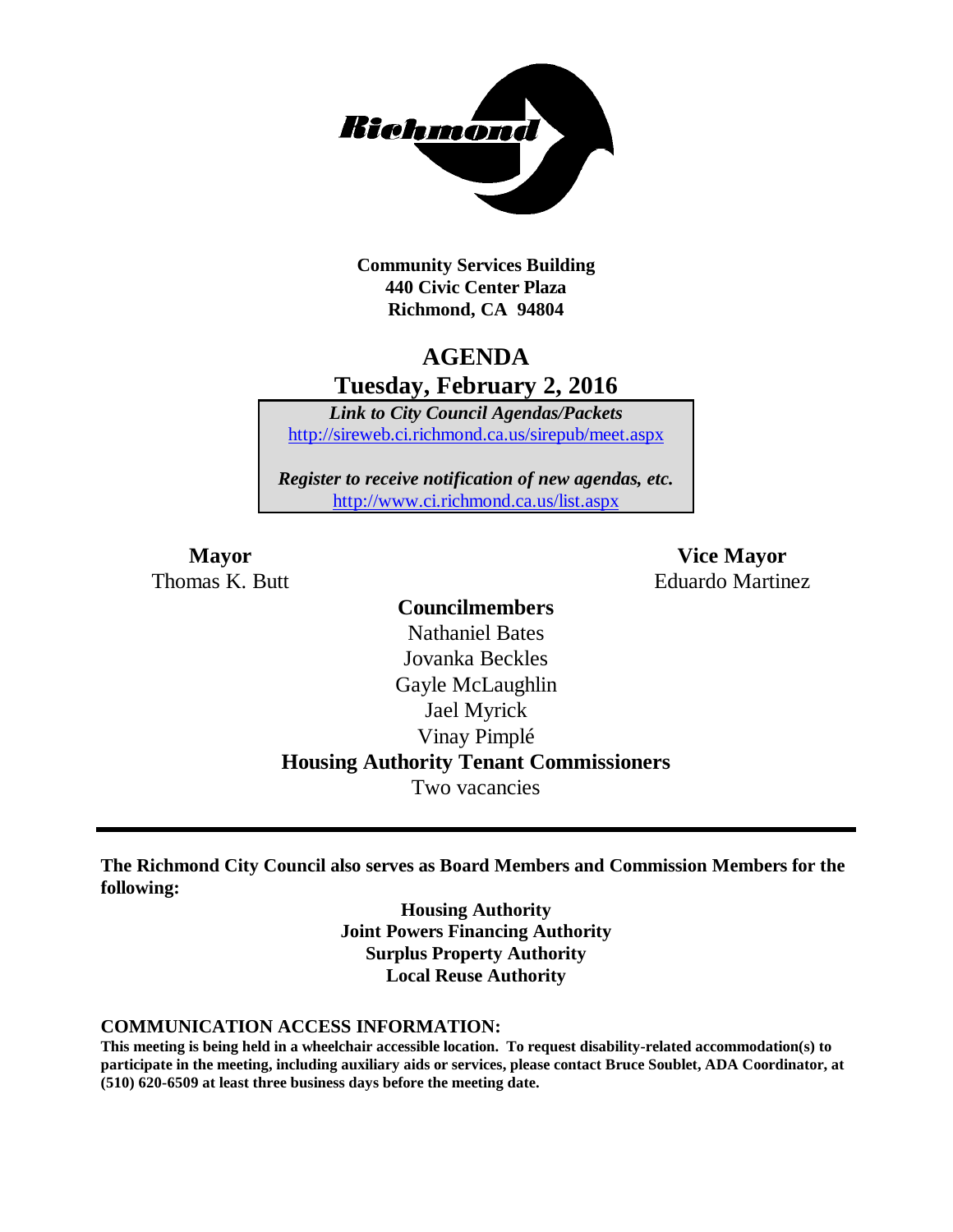# **MEETING PROCEDURES**

The City of Richmond encourages community participation at its City Council meetings and has established procedures that are intended to accommodate public input in a timely and time-sensitive way. As a courtesy to all members of the public who wish to participate in City Council meetings, please observe the following procedures:

**PUBLIC COMMENT ON AGENDA ITEMS:** Anyone who desires to address the City Council on items appearing on the agenda must complete and file a pink speaker's card with the City Clerk **prior** to the City Council's consideration of the item. Once the City Clerk has announced the item, no person shall be permitted to speak on the item other than those persons who have submitted their names to the City Clerk. Your name will be called when the item is announced for discussion. **Each speaker will be allowed TWO (2) MINUTES to address the City Council on NON-PUBLIC HEARING items listed on the agenda.**

**OPEN FORUM FOR PUBLIC COMMENT:** Individuals who would like to address the City Council on matters not listed on the agenda or on items remaining on the consent calendar may do so under Open Forum. All speakers must complete and file a pink speaker's card with the City Clerk **prior** to the commencement of Open Forum. The amount of time allotted to individual speakers shall be determined based on the number of persons requesting to speak during this item. **The time allocation for each speaker will be as follows:** 15 or fewer speakers, a maximum of 2 minutes; 16 to 24 speakers, a maximum of 1 and one-half minutes; and 25 or more speakers, a maximum of 1 minute.

### **SPEAKERS ARE REQUESTED TO OCCUPY THE RESERVED SEATS IN THE FRONT ROW BEHIND THE SPEAKER'S PODIUM AS THEIR NAME IS ANNOUNCED BY THE CITY CLERK.**

**CONSENT CALENDAR:** Consent Calendar items are considered routine and will be enacted, approved or adopted by one motion unless a request for removal for discussion or explanation is received from the audience or the City Council. A member of the audience requesting to remove an item from the Consent Calendar must first complete a speaker's card and discuss the item with a City staff person who has knowledge of the subject material, prior to filing the card with the City Clerk and **prior** to the City Council's consideration of Agenda Review. An item removed from the Consent Calendar may be placed anywhere on the agenda following the City Council's agenda review.

**CONDUCT AT MEETINGS:** Richmond City Council meetings are limited public forums during which the City strives to provide an open, safe atmosphere and promote robust public debate. Members of the public, however, must comply with state law, as well as the City's laws and procedures and may not actually disrupt the orderly conduct of these meetings. The public, for example, may not shout or use amplifying devices, must submit comment cards and speak during their allotted time, may not create a physical disturbance, may not speak on matters unrelated to issues within the jurisdiction of the City Council or the agenda item at hand, and may not cause immediate threats to public safety.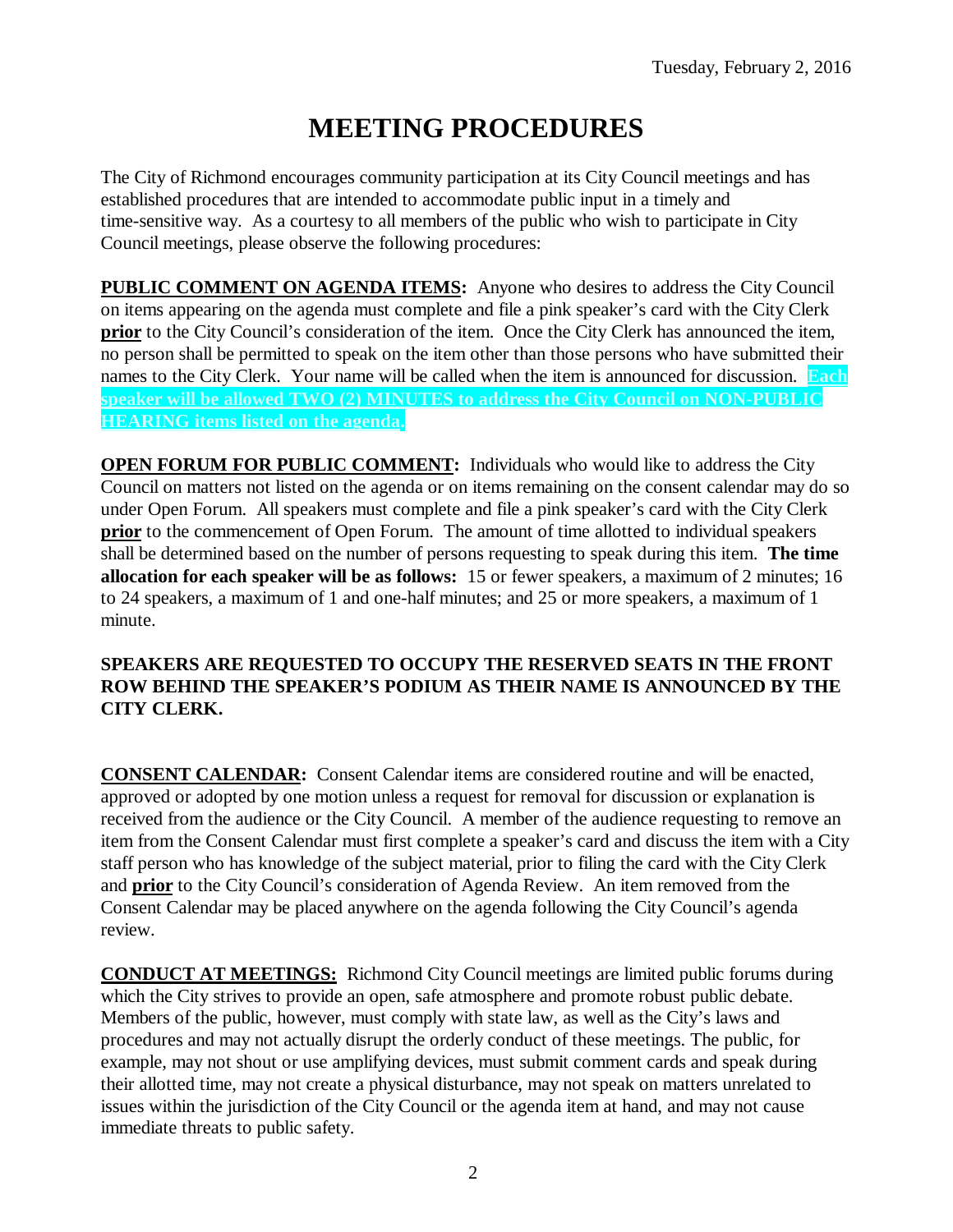**CITY HARASSMENT POLICY:** The City invites public comment and critique about its operations, including comment about the performance of its public officials and employees, at the public meetings of the City Council and boards and commissions. However, discriminatory or harassing comments about or in the presence of City employees, even comments by third parties, may create a hostile work environment, if severe or pervasive. The City prohibits harassment against an applicant, employee, or contractor on the basis of race, religious creed, color, national origin, ancestry, physical disability, medical condition, mental disability, marital status, sex (including pregnancy, childbirth, and related medical conditions), sexual orientation, gender identity, age or veteran status, or any other characteristic protected by federal, state or local law. In order to acknowledge the public's right to comment on City operations at public meetings, which could include comments that violate the City's harassment policy if such comments do not cause an actual disruption under the Council Rules and Procedures, while taking reasonable steps to protect City employees from discrimination and harassment, City Boards and Commissions shall adhere to the following procedures. If any person makes a harassing remark at a public meeting that violates the above City policy prohibiting harassment, the presiding officer of the meeting may, at the conclusion of the speaker's remarks and allotted time: (a) remind the public that the City's Policy Regarding Harassment of its Employees is contained in the written posted agenda; and (b) state that comments in violation of City policy are not condoned by the City and will play no role in City decisions. If any person makes a harassing remark at a public meeting that violates the above City policy, any City employee in the room who is offended by remarks violating the City's policy is excused from attendance at the meeting. No City employee is compelled to remain in attendance where it appears likely that speakers will make further harassing comments. If an employee leaves a City meeting for this reason, the presiding officer may send a designee to notify any offended employee who has left the meeting when those comments are likely concluded so that the employee may return to the meeting. The presiding officer may remind an employee or any council or board or commission member that he or she may leave the meeting if a remark violating the City's harassment policy is made. These procedures supplement the Council Rules and Procedures relating to disruption of orderly conduct at Council meetings.

Any law enforcement officer on duty or whose service is commanded by the presiding officer shall be Sergeant-at-Arms of the Council meetings. He/she, or they, shall carry out all orders and instructions given by the presiding officer for the purpose of maintaining order and decorum at the Council meetings (City Council Rules of Procedure and Order Section III F, RMC Section 2.12.030).

**\*\*\*\*\*\*\*\*\*\*\*\*\*\*\*\*\*\*\*\*\*\*\*\*\*\*\*\*\*\*\*\*\*\*\*\*\*\*\*\*\*\*\*\*\*\*\*\*\*\*\*\*\*\*\*\*\*\***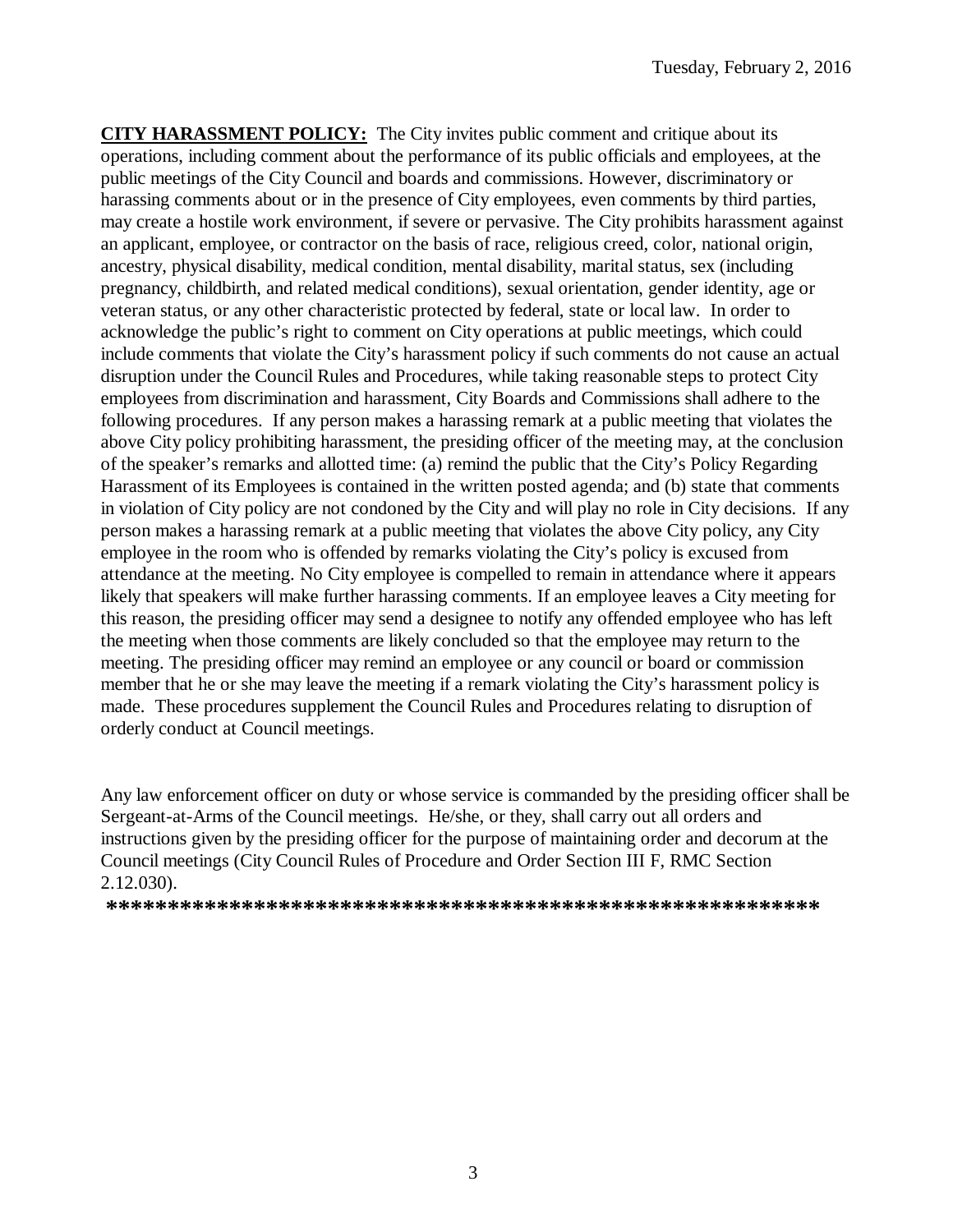# **OPEN SESSION TO HEAR PUBLIC COMMENT ON CLOSED SESSION ITEMS**

5:30 p.m.

- **A. ROLL CALL**
- **B. PUBLIC COMMENT**

#### **C. ADJOURN TO CLOSED SESSION**

# **CLOSED SESSION**

Shimada Room of the Community Services Building

#### **A. CITY COUNCIL**

**A-1.** CONFERENCE WITH LEGAL COUNSEL - EXISTING LITIGATION (Subdivision [a] of Government Code Section 54956.9):

Randy Stephens vs. City of Richmond

**A-2.** LIABILITY CLAIMS -(Government Code Section 54956.9):

Gormley vs. City of Richmond

Musto vs. City of Richmond

**A-3.** PUBLIC EMPLOYEE APPOINTMENT (Government Code Section 54957.6):

Title: Police Commission Investigative Officer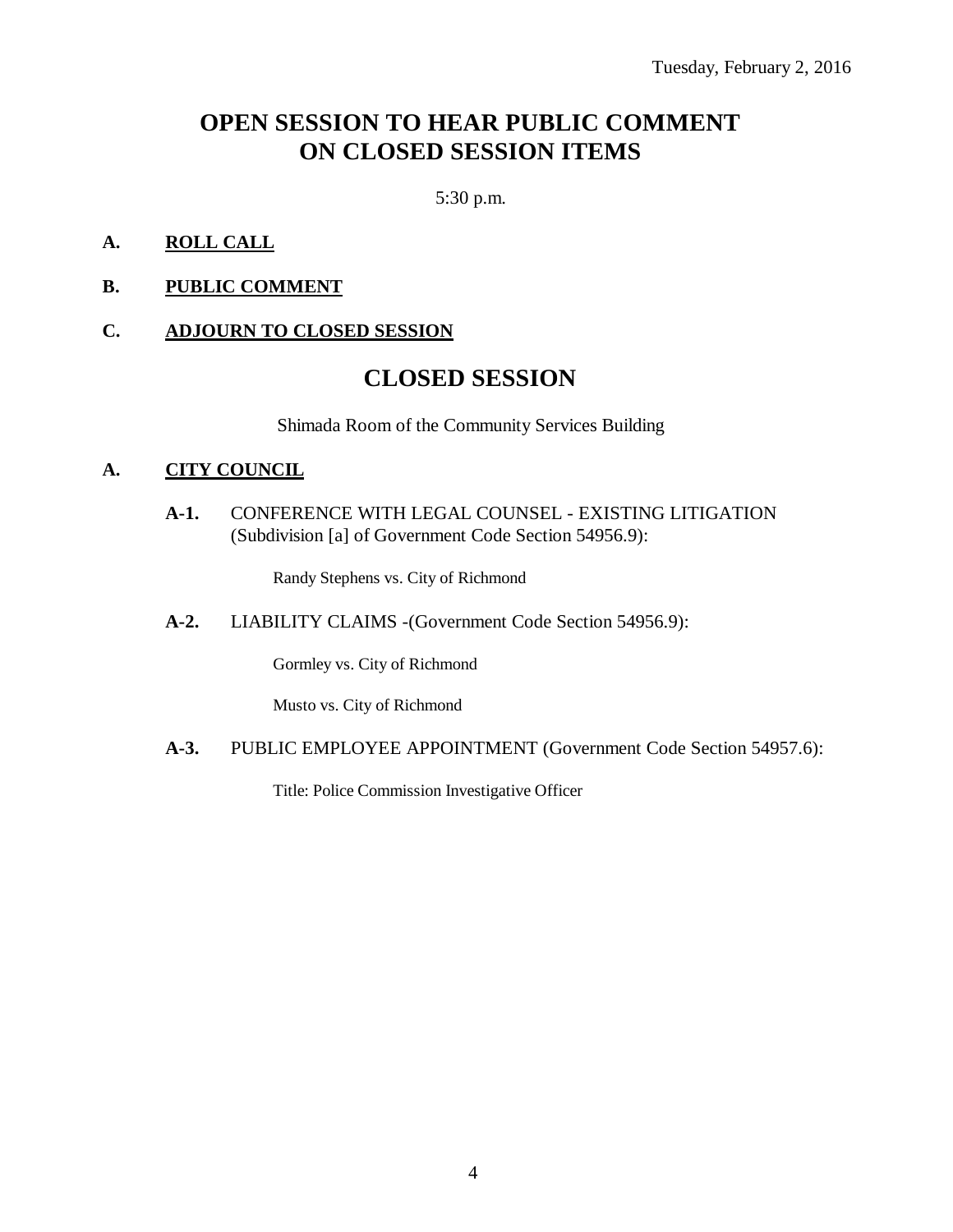# **REGULAR MEETING OF THE RICHMOND CITY COUNCIL**

6:30 p.m.

- **A. PLEDGE TO THE FLAG**
- **B. ROLL CALL**
- **C. STATEMENT OF CONFLICT OF INTEREST**
- **D. AGENDA REVIEW**

### **E. REPORT FROM THE CITY ATTORNEY OF FINAL DECISIONS MADE DURING CLOSED SESSION**

- **F. REPORT FROM THE CITY MANAGER**
- **G. OPEN FORUM FOR PUBLIC COMMENT**

### **H. CITY COUNCIL CONSENT CALENDAR**

- **H-1.** ADOPT a resolution to ACCEPT and APPROPRIATE \$625,000 in grant funding from the U.S. Department of Justice Office of Community Oriented Policing Services awarded to the Richmond Police Department for the hiring of additional police officers and allow a \$2,111,227 in-kind match over a three year period that will be budgeted accordingly - Police Department (Interim Chief Allwyn Brown 621-1802).
- **H-2.** APPROVE on-call contracts for concrete repair services with Bay Hawk, Inc. and Malachi Paving and Grading, Inc. in an amount not to exceed \$250,000 per year for each contract over a three year period, with an option to extend the contracts for an additional two years - Public Works Department (Yader A. Bermudez 774-6300/Andy Yeung 307-8108).
- **H-3.** APPROVE a grant-funded amendment to the contract with Communities in Collaboration, LLC to conduct a formative evaluation and prepare a report for the Digital Health Literacy Project for the Richmond Public Library, increasing the contract by \$5,000 for a total of \$15,000 while maintaining the term expiration of December 31, 2016 - Library and Cultural Services Department (Katy Curl 620-9554/Sherry Drobner 307-8082).
- **H-4.** APPROVE a grant-funded 18-month contract with Calculus Roundtable for technical assistance and support to LEAP students and staff in an amount not to exceed \$20,000 and with a term from January 1, 2016, through June 30, 2017 - Library and Cultural Services Department (Katy Curl 620-6554/Sherry Drobner 307-8082).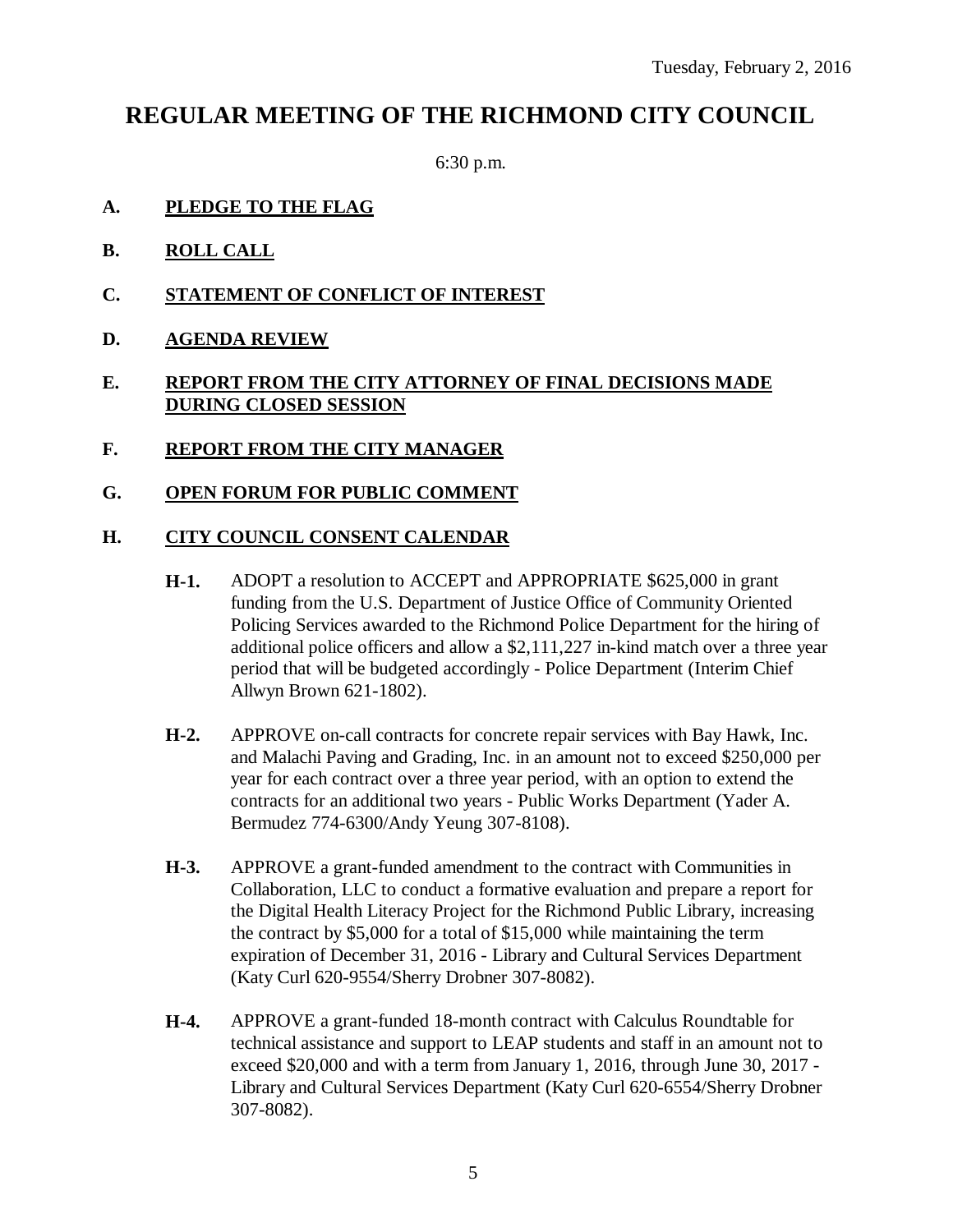- **H-5.** APPROPRIATE the amount of \$690,928 from the Wastewater enterprise capital improvement budget to fund the design of the 13th Street Sanitary Sewer Capacity Improvements Project - Utilities Department (Ryan Smith 620-5486).
- **H-6.** APPROPRIATE the amount of \$252,960 from the Wastewater enterprise capital improvement budget to the Sewer-Line Repairs Capital Project to fund the Mathieu Court Sewer Replacement Project - Utilities Department (Ryan Smith 620-5486).
- **H-7.** APPROVE an emergency purchase order for Valley Power Systems North, Inc., to diagnose, replace parts and complete repairs to fire apparatus No. 513 in an amount not to exceed \$30,500 - Public Works Department (Yader A. Bermudez 774-6300).
- **H-8.** APPROVE an amendment to the grant-funded contract with the Oakland Private Industry Council to provide additional services as the contracting and vendor pay agent for Individual Training Accounts and On-the-Job Training activities for the Workforce Innovation and Opportunity Act (WIOA) Program. The contract term will be September 15, 2015, through September 30, 2016. The contract amount will be increased by \$61,350 for an amount not to exceed \$132,078 -Employment and Training Department (Sal Vaca/Rosemary Viramontes 307- 8023).
- **H-9.** REVIEW and APPROVE the City's Investment and Cash Balance Report for the month of December 2015 - Finance Department (Belinda Warner/Tracey Angelo 620-6750).
- **H-10.** APPROVE an amendment to the contract with TDA to prepare the City's FY 2015-2020 Consolidated Plan and the FY 2015-2020 Analysis of Impediments to Fair Housing Choice in coordination with the Contra Costa County Consortium, and as required by the federal Department of Housing and Urban Development (HUD), increasing the amount by \$26,682.04 to a total amount of 96,682.04 - Housing and Community Development (Tim Jones 621-1310).
- **H-11.** APPROVE an amendment to the Amended and Restated Lease Agreement between the City of Richmond and the YWCA of Contra Costa County for their use of space for a day care program at the west wing of the Richmond Recreation Complex located at 3230 Macdonald Avenue at a lease rate of \$2,700 per month - Recreation Department (Devone Boggan-620-9650).
- **H-12.** APPROVE the minutes of the regular City Council meeting held Tuesday, January 12 and 19, 2016 - City Clerk's Office (Pamela Christian 620-6513).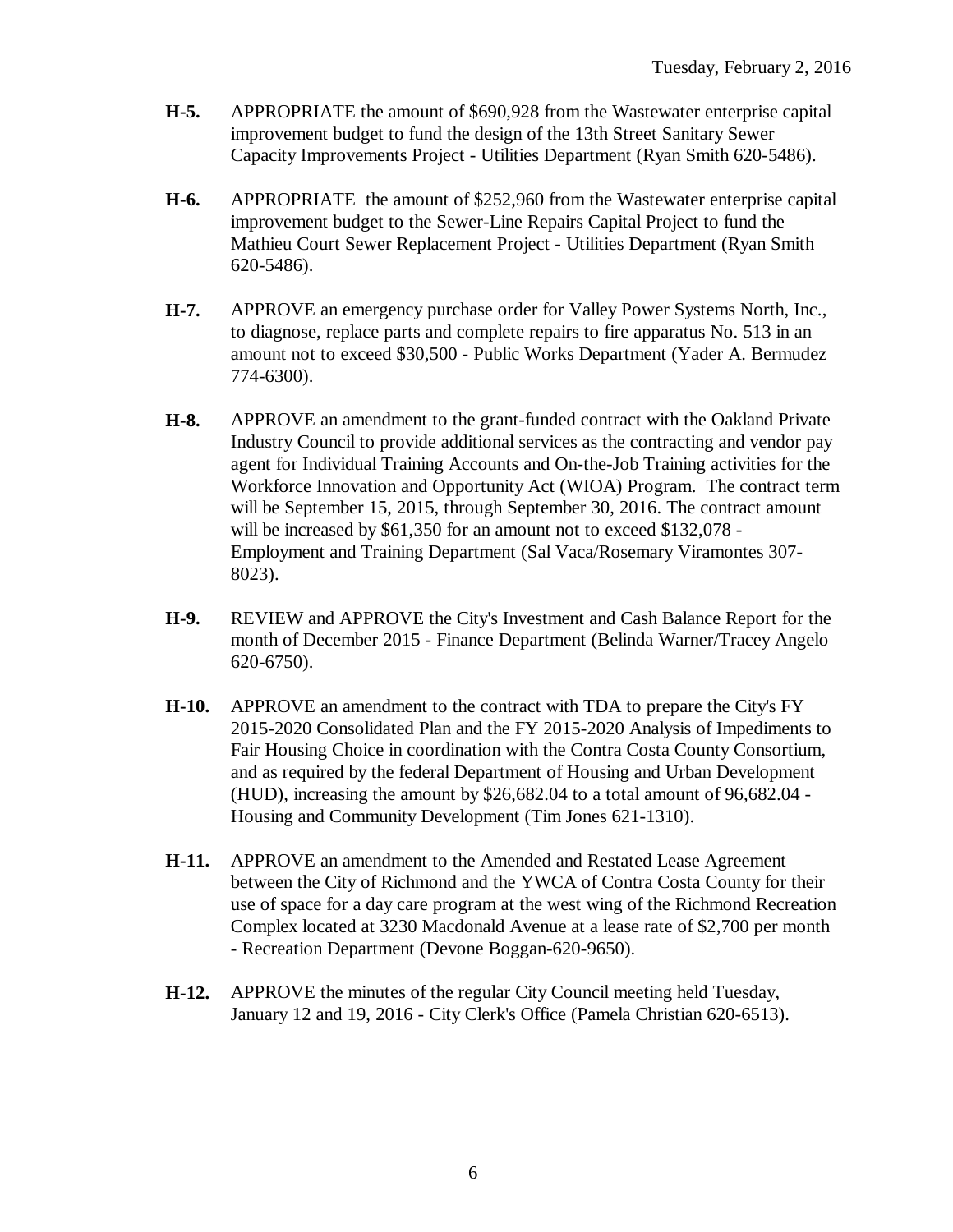# **I. PUBLIC HEARINGS**

**I-1. CONTINUED TO February 16, 2016** - (1) CONSIDER the appeal of the Design Review Permit (PLN14-211) filed by the Richmond Residents for Responsible Development for the construction of the Hilltop Apartments mixeduse development project located at the northwest corner of Hilltop Mall Road and Garrity Way (APN: 558-312-002); and (2) REAFFIRM, MODIFY or REVERSE the Design Review Board's decision to approve the Design Review Permit - Planning and Building Services Department (Richard Mitchell 620-6706).

# **J. ORDINANCES**

**J-1.** INTRODUCE an ordinance (first reading) amending the Richmond Police Commission enabling ordinance Richmond Municipal Code 3.54 - Mayor Tom Butt (620-6503) and Councilmember Jael Myrick (620-6636).

# **K. COUNCIL AS A WHOLE**

- **K-1.** HEAR an update on the effort to get US Department of Housing and Urban Development (HUD), Fannie Mae, Freddie Mac and major banks to prioritize non-profits, not speculators, in their sale of pools of delinquent loans (as approved by Resolution No. 16-15, February 17, 2015) and DIRECT staff to write letters to the agencies and entities involved with these sales, requesting a list of delinquent loans in the City of Richmond - Councilmember Gayle McLaughlin (620-5431).
- **K-2.** DIRECT staff to initiate, as soon as the position of Police Commission Investigative Officer has been filled, a Police Commission investigation into the killing of Richard Perez on September 14, 2014, to determine whether excessive or unnecessary force was used in this case, and to report Police Commission findings publicly to the Richmond City Council to the extent legally possible - Vice-Mayor Eduardo Martinez (620-6593), Councilmember Jovanka Beckles (620-6568), and Councilmember Gayle McLaughlin (620-5431).
- **K-3.** DIRECT staff to include language on any upcoming changes to the Police Commission Ordinance to require the Police Commission to conduct an investigation of any instance of a person being killed or seriously injured by police action, to determine whether excessive or unnecessary force and/or racially abusive behavior had occurred, and report Police Commission findings publicly to the Richmond City Council to the extent legally possible - Vice Mayor Eduardo Martinez (620-6593), Councilmember Jovanka Beckles (620-6568), and Councilmember Gayle McLaughlin (620-5431).

# **L. REPORTS OF OFFICERS: REFERRALS TO STAFF, AND GENERAL REPORTS (INCLUDING AB 1234 REPORTS)**

# **M. ADJOURNMENT**